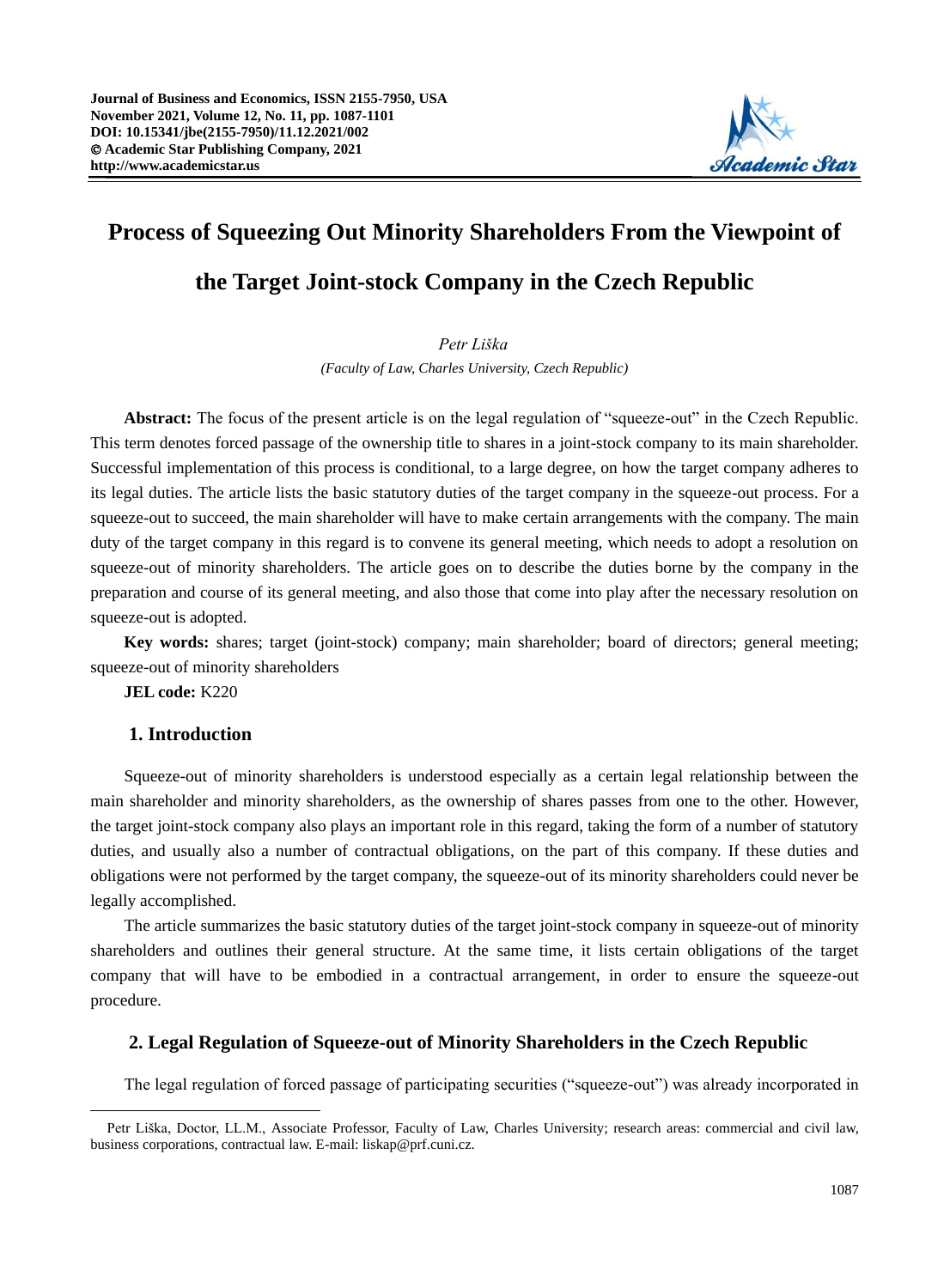Czech Act No. 513/1991 Coll., the Commercial Code, as amended (hereinafter the "Commercial Code"). The question of conformity of this regulation with the constitutional order of the Czech Republic was reviewed by the Czech Constitutional Court, which refused to annul the regulation by virtue of its judgement Pl. ÚS 56/05. The Constitutional Court concluded that joint-stock companies required a flexible legal framework to achieve their strategic goals, which could not always be attained by means of private contracts. The legislature should thus create the necessary preconditions by enacting an appropriate regulation (van der Elst Ch., van den Steen L., 2007, p. 25). According to the judgement of the Constitutional Court, squeeze-out of minority shareholders cannot be viewed as expropriation because minority shareholders are not being deprived of their rights by a public authority enforcing a public interest. The Constitutional Court also stated that the principle of proportionality was maintained. When a single shareholder attains a share of 90% or more in the registered capital and voting rights, the other shareholders lose any realistic possibility to participate in the management and decision-making of the joint-stock company, and their position is limited solely to the property aspects of their investment. If an appropriate compensation is provided for this property component, the procedure can be considered constitutional. The objective is to provide the general meeting with the option to change the structure of private ownership relations among the shareholders (Schmidt-Aßmann E., 2004, p. 1023).

In the cited judgment, the Constitutional Court stated that the economic and legal grounds for introducing this legal institution were mutually conditioned. Joint-stock companies initially made their decisions unanimously and it was not possible to interfere with the internal arrangements of such a company by the law. The "vested rights theory" proclaimed that shareholders could not lose certain rights without their consent. This concept already became untenable at the end of the 19th century, especially for economic reasons. It was therefore replaced by the principle of majority decision-making (Weiss E. J., 1981, pp. 627-657). The development of the economy and the growing number of joint-stock companies and shareholders gradually led to a conflict between the membership strategy and the investment strategy, with ensuing manifestations of tyranny of the minority with the right of veto (Weiss E. J., 1981, pp. 627-657). This is why the original ideas were gradually abandoned and the development led to the current situation prevailing not only in the U.S.A., but also in individual developed countries of Europe, and since 2004, also within the European Union.

It was thus important for the Constitutional Court's judgment regarding squeeze-out that this process is regulated legally and clearly, thus differing from "wild squeeze-out", where other means are used to force out minority shareholders which are aimed at the same objective, but are not regulated transparently and make it possible to harm minority shareholders whose share significantly exceeds even 5% to 10%.

The legal regulation of forced passage of participating securities is currently comprised in Sections 375 to 394 of Act No. 90/2012 Coll., the Corporations Act, as amended (hereinafter the "Corporations Act"). The substance of the legal regulation of squeeze-out in the Czech Republic is that the majority (main) shareholder (90 % of shares or voting rights) asks the target joint-stock company to convene its general meeting. The general meeting then decides on the passage of all other participating securities (hereinafter "shares") to the main shareholder, and determines the amount of the consideration for these shares. The consideration is paid out by an authorized person (bank or securities trader) from funds handed over to that person by the main shareholder before the general meeting is held. Once the resolution on squeeze-out is adopted, the target company files an application for entry of this resolution in the Commercial Register. Upon expiry of one month of publication of the entry of the resolution in the Commercial Register, the ownership title passes to the main shareholder. The former shareholders become entitled to payment of the consideration and interest usual at the time of passage of the ownership title to the main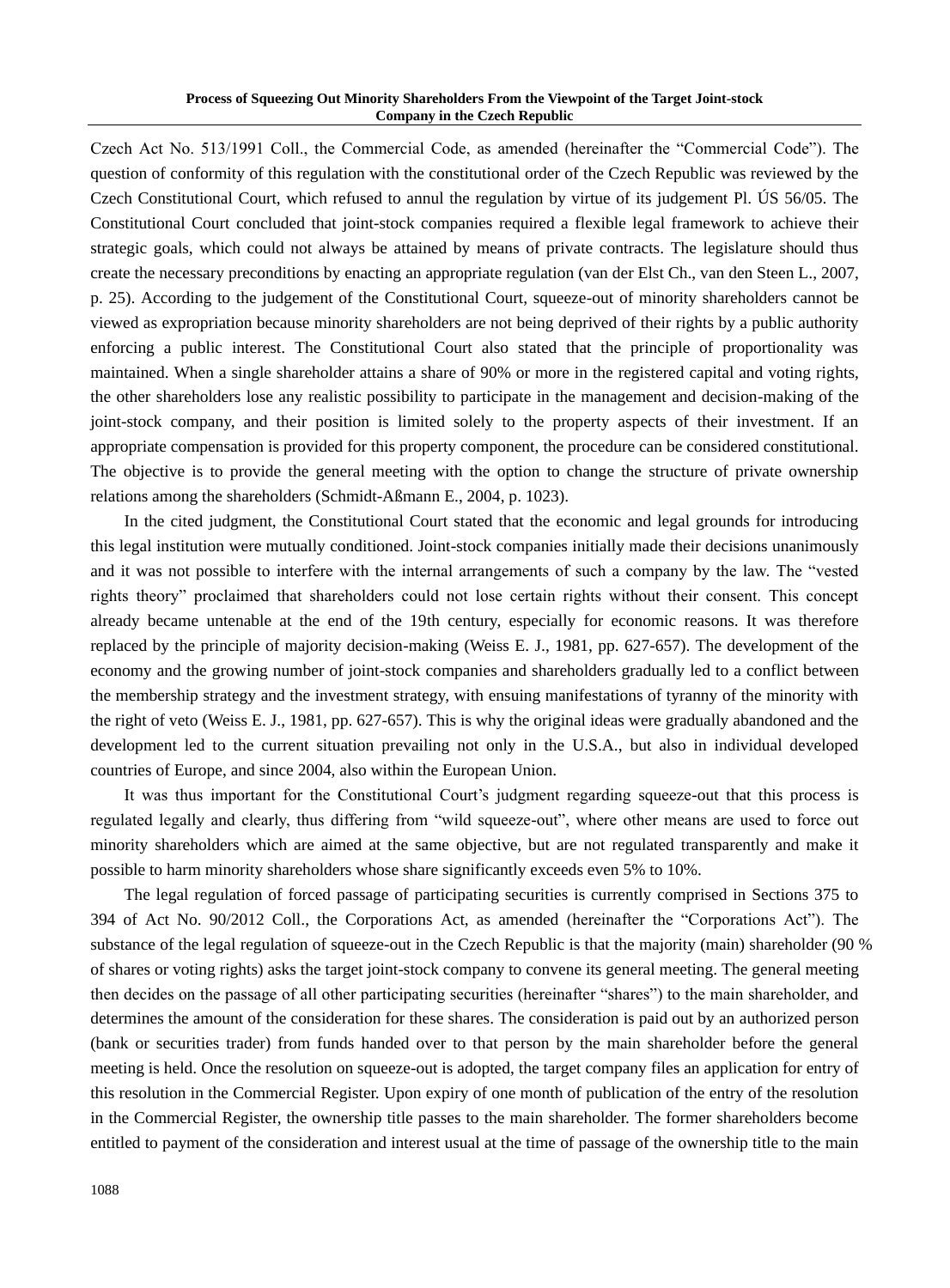shareholder. If the consideration is not appropriate to the value of the shares (i.e. reasonable), the shareholders may claim, within three months of publication of the entry of the general meeting's resolution in the Commercial Register, that the main shareholder top up the consideration. If the court indeed grants the right to such top-up to the individual claimant(s) and determines its amount, the main shareholder thus becomes obliged to top up the consideration for all the former shareholders. If the main shareholder settles with the claimant(s) out of court, the main shareholder has to notify the other shareholders of the out-of-court settlement and invite them to also apply for the top-up.

# **3. Conditions for Convening the General Meeting**

The law<sup>1</sup> lays down that a shareholder may ask the board of directors or the administrative board<sup>2</sup> to convene the general meeting and submit to the general meeting for its decision a proposal for passage of all other shares to the shareholder, subject to fulfillment of the set conditions. These conditions are (cumulatively):

- 1) a certain shareholder holds shares with a total nominal value of at least 90% of the company's registered capital divided into voting shares;
- 2) the shareholder holds shares carrying at least 90% of the voting rights.

A shareholder who meets these conditions is designated by the law as the main shareholder. The joint-stock company has to assess whether the shareholder who asks for the general meeting to be convened indeed meets the set conditions. Case law pertaining to the former legislation<sup>3</sup> inferred that if the board of directors convenes the general meeting without the main shareholder having previously proved to the board, in the manner specified by the law, that the main shareholder has become entitled to have the general meeting convened, the board is thus not acting with due managerial care, as it is violating the duty to enable the exercise of this right solely to a person who provides the relevant proof in the manner specified by the law. It was noted at the same time that non-compliance with the statutory procedure in verifying the applicant's right to have the general meeting convened can be considered contrary to the law in convening the general meeting if the applicant was not the main shareholder at the time of the request, nor at the time of when the general meeting was convened.

By the deadline for convening the general meeting, the board of directors will have to assess whether the applicant was the main shareholder at the time of delivery of the request or whether it can be reasonably expected that he/she will be the main shareholder on the date when the general meeting is convened. In view of the manner in which the general meeting is convened, the board of directors will be forced to take measures to ensure that an invitation to the general meeting is not published or sent to the shareholders if the fulfillment of the conditions for convening the general meeting is not proven by the person who requested that the general meeting be convened later, after the delivery of the request. Nevertheless, if the board of directors errs and convenes the general meeting although the fulfillment of the conditions specified in Section 375 of the Corporations Act has not been proven, this will have a serious legal consequence only if the applicant is not in the position of main shareholder as at the date of the general meeting.<sup>4</sup>

<sup>&</sup>lt;sup>1</sup> Section 375 of the Corporations Act.

<sup>&</sup>lt;sup>2</sup> The rules for the board of directors and the administrative board are identical. Where the text further refers to the "board of directors", this also covers an "administrative board".

<sup>3</sup> Resolution of the Supreme Court of the Czech Republic File No. 29 Cdo 1173/2011 concerned Section 183i (1) of the Commercial Code.

<sup>4</sup> Resolution of the Supreme Court of the Czech Republic File No. 29 Cdo 1173/2011, resolution of the Supreme Court of the Czech Republic File No. 29 Cdo 1169/2011.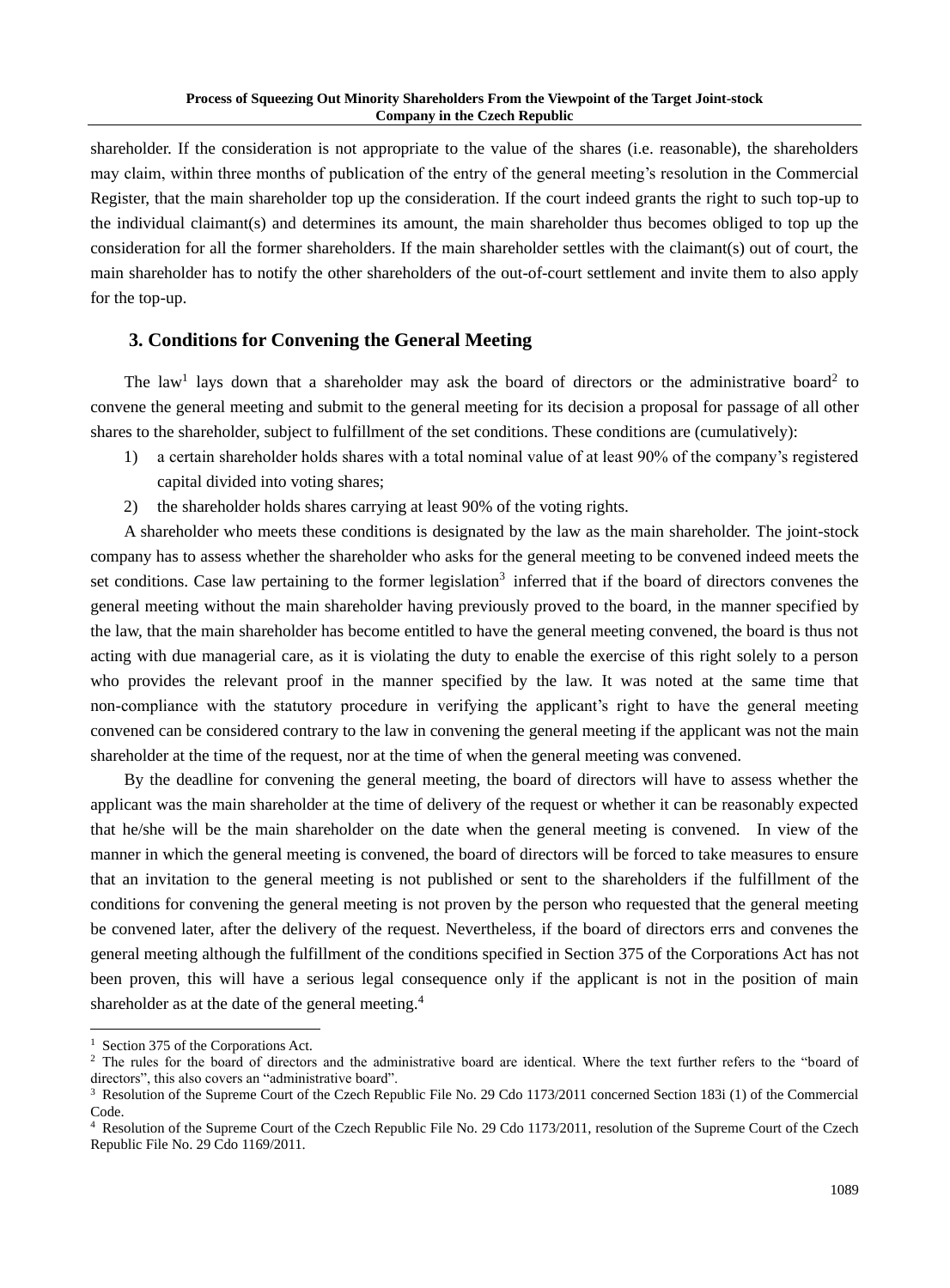Decision-making on whether the applicant has met the relevant conditions may cause certain difficulties especially in cases where the shareholder does not yet hold the required number of shares, e.g., because a part of the shares has yet to be paid up and the shareholder holds interim certificates. It will also have to be assessed whether the shareholder owns voting shares. If the shareholder owned, e.g., preferred shares, it would have to be examined, based on the articles of association of the target joint-stock company, whether they entail a voting right or not.

Together with the request for convening the general meeting, the main shareholder has to deliver to the joint-stock company justification of the amount of the consideration or an expert report and the relevant decision of the Czech National Bank,<sup>5</sup> if required. If squeeze-out takes place after a takeover bid has been made and if the main shareholder has exercised the right to squeeze out within three months of expiry of the binding effect of the mandatory takeover bid, the main shareholder need not provide justification for the amount of the consideration or present an expert report. It holds in that case that the main shareholder acquired the shares as a result of the mandatory takeover bid or voluntary takeover bid and the consideration provided is reasonable.<sup>6</sup>

When making its decision, the board of directors shall assess, in particular, whether the main shareholder is obliged to submit an expert report or justification of the amount of the consideration, and the relevant decision of the Czech National Bank. Decision-making in this regard is governed by the rule that a decision of the general meeting on the passage of all other shares in a company admitted to trading on a European regulated market to the main shareholder requires justification of the amount of the consideration by the main shareholder and prior consent of the Czech National Bank. The legal regulation thus requires the main shareholder to present justification of the amount of the consideration and prior consent of the Czech National Bank in squeeze-out of shareholders whose shares are traded on one of the European regulated markets.

The legal regulation does not explicitly lay down any conditions that would define the requisites of the mandatory justification. Providing justification for the reasonableness of consideration is explicitly a duty of the main shareholder. However, nothing prevents the main shareholder from referring, in such justification, to an expert report drawn up for this purpose by an appointed expert. Justification drawn up by an expert institute or some other suitable person is also acceptable if the proponent (main shareholder) refers to them in the application for prior consent of the Czech National Bank.<sup>7</sup> An expert report may also be necessary to justify the amount of the consideration in cases where participating securities (shares) admitted to trading on a European regulated market are not sufficiently liquid and the prices attained do not provide a sufficient basis for determining a reasonable amount of consideration. The reason why the legal regulation requires justification of the amount of the consideration, rather than an expert report, is probably the requirement that the Czech National Bank grant prior consent to the justification for the proposed amount of the consideration. The law provides for certain aspects of the Czech National Bank's procedure in granting consent.<sup>8</sup> According to this regulation, only the main shareholder is a party to the proceedings before the Czech National Bank; the target joint-stock company is not a party to these proceedings.

In the proceedings on the application, the Czech National Bank reviews the following facts, in particular:

<sup>5</sup> Section 391 of the Corporations Act

<sup>6</sup> Section 393 of the Corporations Act

<sup>&</sup>lt;sup>7</sup> In this regard, see e.g., CNB's decision file No. S-Sp-2018/00061/572 on application for CNB's prior consent to squeeze-out of minority shareholders in Pražské služby, a.s., available online at: http://www.cnb.cz/export/sites/cnb/cs/dohled-financni-trh/.galleries/prilohy/S-Sp-2018\_00061\_CNB\_572.pdf.

<sup>8</sup> Section 391 (2) to (4) of the Corporations Act.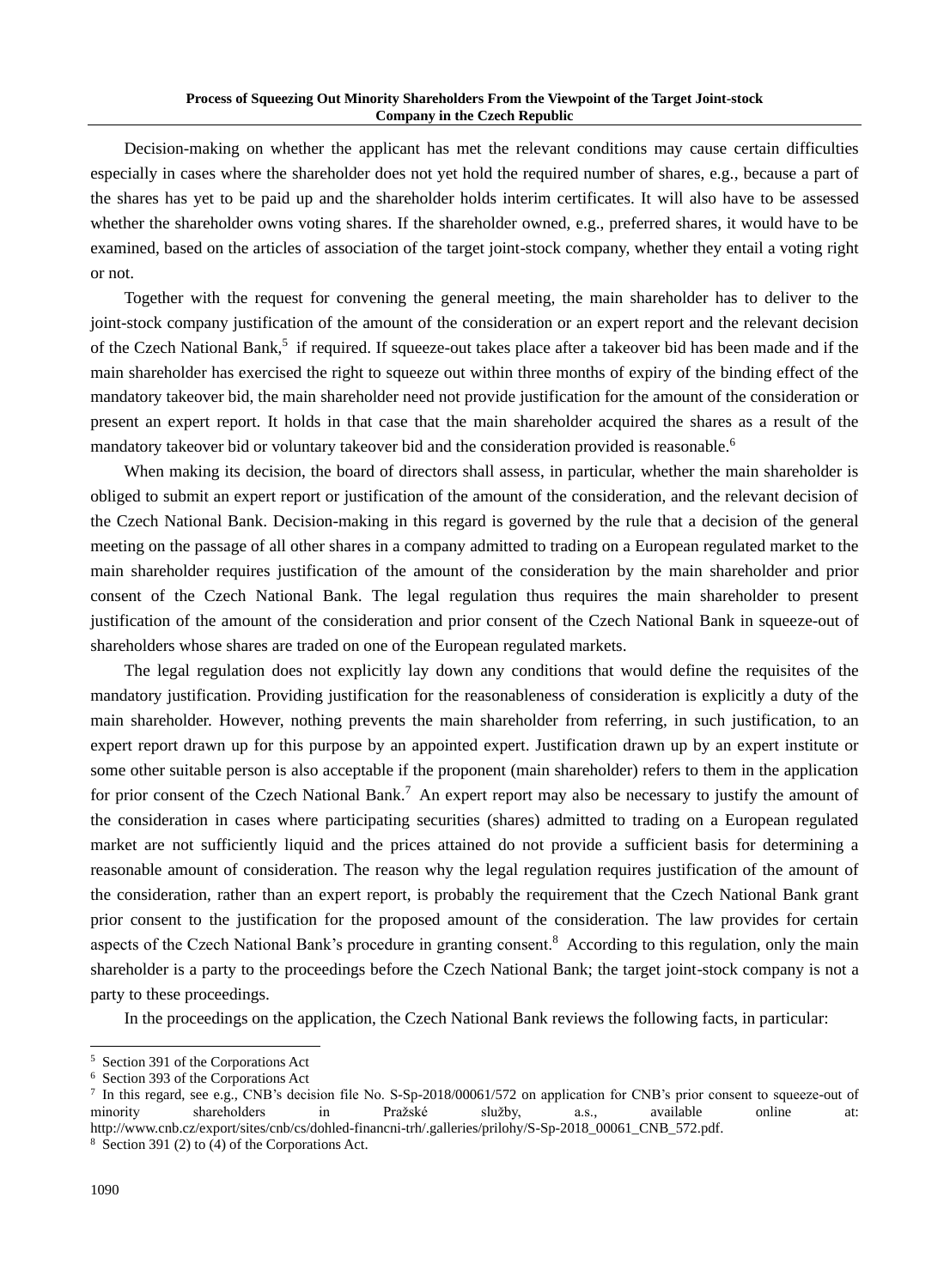- 1) whether the applicant is the main shareholder of the target company;
- 2) whether the shares of the target company are admitted to trading on a European regulated market;
- 3) whether the main shareholder has properly justified the proposed amount of the consideration.

Re i): The Czech National Bank requires that the necessary ownership of shares be documented. In case of book-entered shares, the main shareholder shall submit copies of the statements of asset accounts attesting to his/her share in the registered capital and voting rights in the target company. The target company's articles of association specifying the number and kinds of the shares issued may also be enclosed with the application.

Re ii): The Czech National Bank verifies whether the shares are traded on the Czech or some other European regulated market. If the shares were traded only on a non-European market, the Czech National Bank would not have jurisdiction to make a decision in this regard. The list of Czech and foreign regulated markets in the European Union is published in the Official Journal of the European Union.<sup>9</sup>

Re iii): The role of the Czech National Bank does not necessarily lie in the protection of minority shareholders, but rather aims at protecting the capital market, as the Czech National Bank is the regulatory authority in this regard.<sup>10</sup> The Czech National Bank has drawn up and published Information of the Czech National Bank on the valuation of participating securities for the purposes of mandatory takeover bids, public draft contracts and squeeze-outs<sup>11</sup>. The Czech National Bank prepared the document with "the objective of publicly declaring criteria based on which it assesses, in cases laid down by the law ..., ... whether the reasonableness of the consideration has been properly justified".<sup>12</sup> According to the Information of the Czech National Bank, the basic principle in determining the consideration is the application of the price for which the given shares are being traded on a regulated market if the participating securities are sufficiently liquid. The following requirements are imposed by the Czech National Bank on the valuation justifying the amount of consideration:

- comprehensive nature;
- entirety;
- internal consistency;
- independence and impartiality;
- repeatability.

By virtue of its decision, the Czech National Bank grants consent to the applicant (main shareholder) to adopt a decision of the general meeting on the passage of all other participating securities to the main shareholder. Given that the main shareholder does not convene the general meeting, this is, in substance, consent that the main shareholder may request the target company to convene the general meeting to decide on a proposal for passage of all other participating securities to this shareholder.

However, from the viewpoint of the target joint-stock company's board of directors, the decision of the Czech National Bank on prior consent serves as a basis which relieves them of the duty to examine whether the main shareholder has properly justified the proposed amount of the consideration. Consequently, if the main shareholder delivers, together with the request for convening the general meeting, a justification of the amount of

<sup>9</sup> Most recent list was published in EU Official Journal C 209 of 15 July 2011.

<sup>&</sup>lt;sup>10</sup> Section 1 of Act No. 6/1993 Coll., on the Czech National Bank, as amended.

<sup>11</sup> Available online at: http://www.cnb.cz/export/sites/cnb/cs/dohled-financni-trh/.galleries/legislativni\_zakladna/emise\_evidence \_cp\_nabidky\_prevzeti\_vytesneni/download/metodika\_oce\_20100816.pdf.

<sup>12</sup> Information of the Czech National Bank on the valuation of participating securities for the purposes of mandatory takeover bids, public draft contracts and squeeze-outs, p. 4.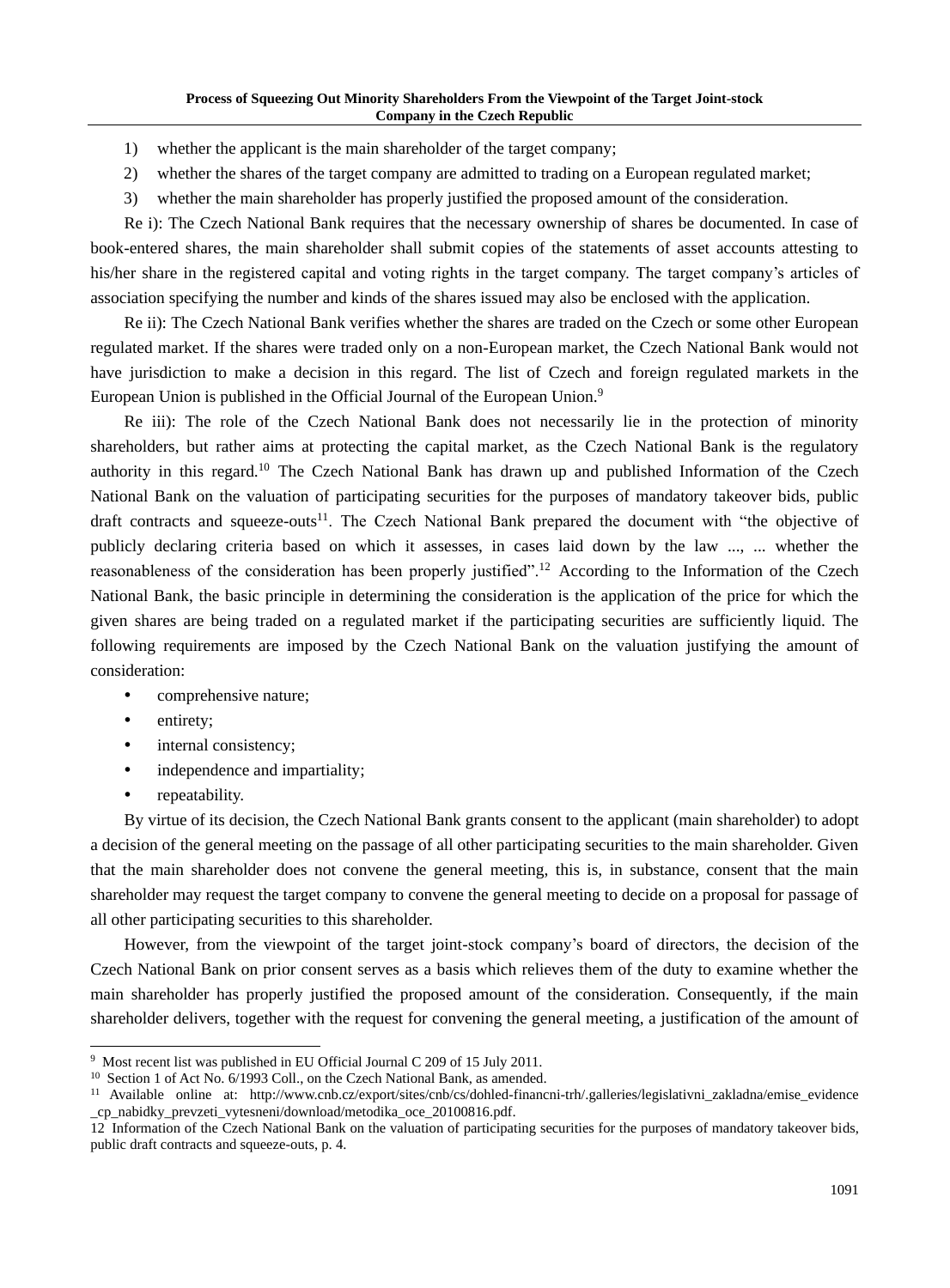the consideration and prior consent of the Czech National Bank where the Czech National Bank concluded that the applicant (main shareholder) properly justified the proposed amount of the consideration, the conditions for convening the required general meeting are met.

The situation is different if the shares of the target company are not traded on European regulated markets. In that case, the main shareholder is obliged to deliver an expert report to the target company.<sup>13</sup>

The Corporations Act does not lay down explicitly the requisites of an expert report. Ensuring proper performance of expert activities in proceedings before public authorities, as well as expert and interpreting activities performed in relation to legal acts of natural or legal persons, is the subject of special legal regulations<sup>14</sup>. Experts, expert offices and expert institutes are authorised to perform expert activities. The authorisation to perform expert activities arises upon entry on the list of experts kept by the Ministry of Justice of the Czech Republic. An expert report must be complete, truthful and reviewable. An expert report must contain the following requisites:

- title page;
- terms of reference;
- list of underlying documents;
- finding;
- assessment;
- substantiation, within a scope allowing for review of the expert report;
- conclusion;
- if possible, annexes necessary to ensure reviewability of the expert report;
- expert clause; and
- imprint of the expert seal.

Except in justified cases, the expert report must be drawn up in accordance with generally recognized procedures and standards in the given field and industry. In accordance with the generally recognized procedures and standards, the conclusion of an expert report contains unambiguous answers to the questions posed; if the underlying documents or method do not enable the expert to reach an unambiguous conclusion, the expert shall specify the facts which compromise the accuracy of the conclusion.<sup>15</sup>

The expert is obliged to record information on the expert report in the register of expert reports. The register of expert reports is administered by the Ministry of Justice of the Czech Republic. The register is a public administration information system and is kept in a manner enabling remote access.

The relevant expert report attests to the reasonableness of the consideration proposed by the main shareholder, i.e., a finding on the value of the shares held by minority shareholders. In view of this fact, various methods will be used in the preparation of the expert report especially in accordance with the International Valuation Standards.<sup>16</sup>

The main shareholder is required to deliver the justification or expert report to the target joint-stock company. In the invitation to the general meeting, the board of directors has to state decisive information regarding the determination of the amount of consideration or conclusions of the expert report, if required. The board of

<sup>&</sup>lt;sup>13</sup> Section 376 of the Corporations Act.

<sup>&</sup>lt;sup>14</sup> Act No. 254/2019 Coll., on experts, expert offices and expert institutes.

<sup>15</sup> Sections 27 to 29 of Act No. 254/2019 Coll.

<sup>16</sup> Current version: International Valuation Standards 2020, issued by the International Valuation Standards Council.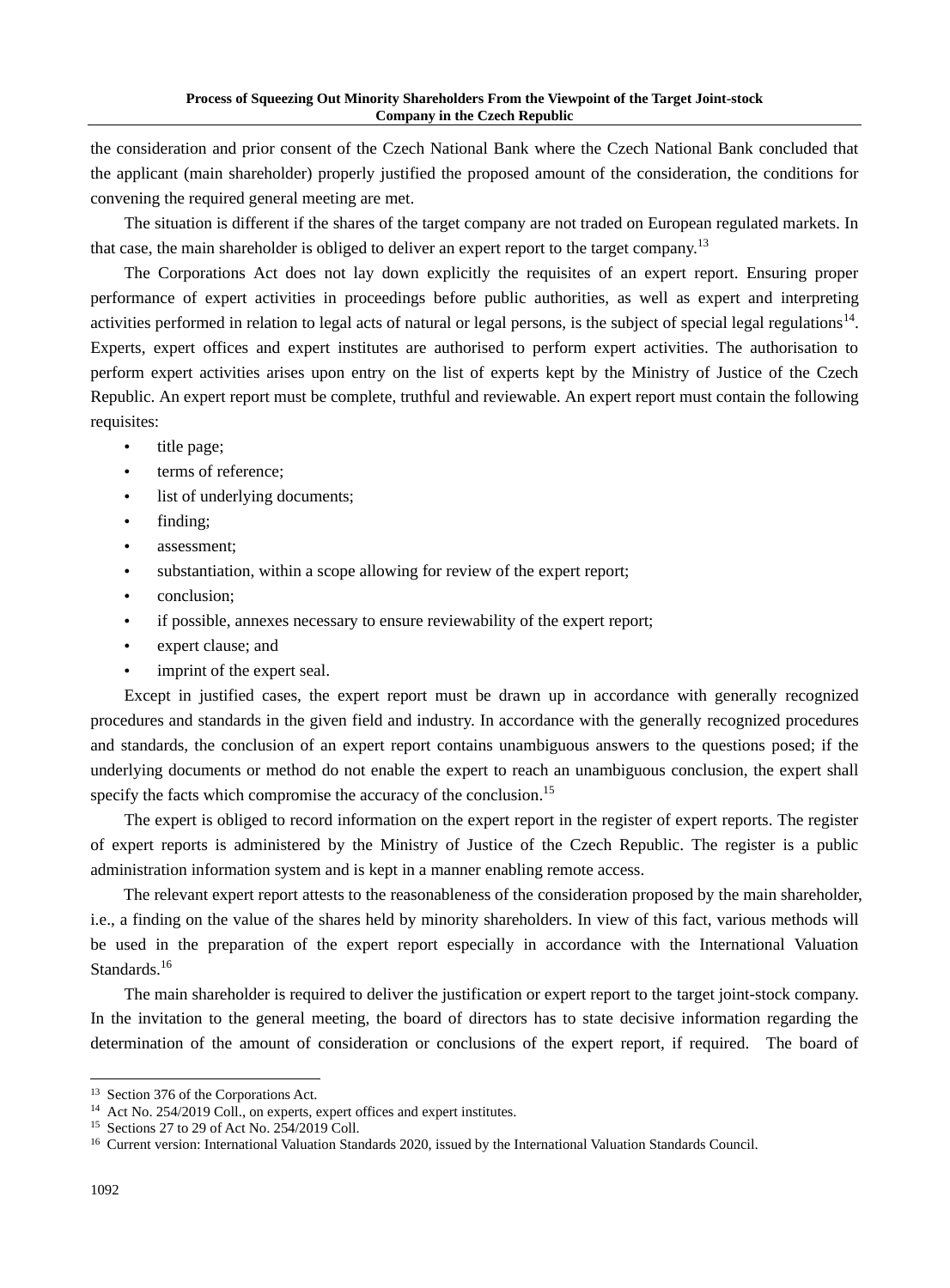directors is thus required to accept the justification or expert report delivered by the main shareholder. The law does not lay down any rule for the board of directors (administrative board) of a joint-stock company according to which the joint-stock company should review whether the justification or expert report meets the requirements imposed on them by the law. Nonetheless, with regard to justification of the amount of consideration, the board of directors of a joint-stock company can be reasonably required to check whether the Czech National Bank has granted its prior consent to the main shareholder. Since the Czech National Bank assesses whether the applicant has properly justified the proposed amount of the consideration, the board of directors is not required to examine in any way whether the contents of the justification sufficiently conform to the law.

The situation is more complicated in cases where the main shareholder delivers an expert report to the joint-stock company. It can be assumed that the board of directors shall review whether the document delivered by the main shareholder meets the basic statutory requisites for an expert report, in terms of the formal requirements. This includes, in particular, whether the expert report was drawn up by an expert authorized to perform this activity in the given field and possibly with the relevant specialization required for the preparation of such an expert report. The review will also focus on the question of whether the expert report is drawn up in the form prescribed by the law. It can be assumed that certain formal shortcomings of the expert report could be cured before the general meeting is convened, or by the date when it is held, at the latest. At the same time, the board of directors shall check that the expert report is not more than three months old as at the date of delivery of the main shareholder's request.

A separate question is whether the board of directors of a joint-stock company is obliged to provide any co-operation in the preparation of an expert report or justification of the amount of consideration. The law does not impose any such duty on the target joint-stock company and it is thus clear that the board of directors is not obliged to provide it. It is clear, however, that if the board of directors provides the main shareholder, or an expert contracted by the main shareholder to draw up an expert report, with certain co-operation in terms of disclosing publicly unavailable information (e.g. on planned transactions, expected economic results), the proposed amount of the consideration can be determined more accurately.

In providing co-operation, the board of directors of the joint-stock company must act with due managerial care, i.e. protect legitimate interests of the company, because information provided to the main shareholder (expert) may have the nature of business secrets or otherwise jeopardize the interests of the company in competition or in trading on regulated markets.

Based on the principle of equal treatment of shareholders, it can be considered that the board of directors might also disclose information provided to the main shareholder (expert) to the other shareholders, e.g., at a general meeting, and thus enable them to assess whether the amount of the consideration proposed by the main shareholder is correct.

## **4. Convening the General Meeting**

A request made by the main shareholder in this context represents a special case of a qualified shareholder's request for convening the general meeting<sup>17</sup>. According to this provision, qualified shareholders may request the board of directors to convene the general meeting to discuss matters proposed by them. The shareholders shall either submit a proposal for a resolution on the proposed matters, or justify the matters.

<sup>&</sup>lt;sup>17</sup> Section 366 of the Corporations Act.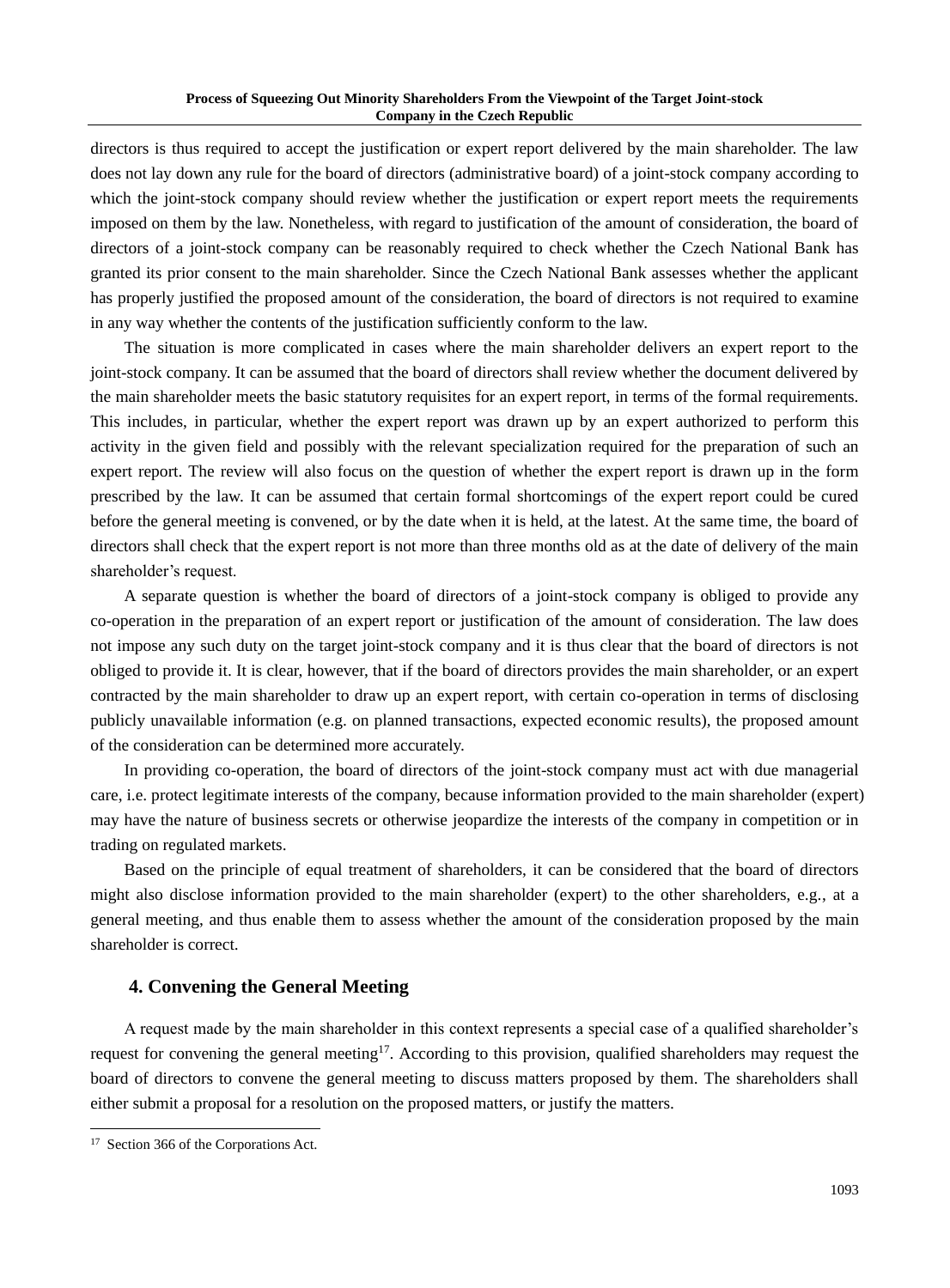The board of directors is required to convene the general meeting within 30 days of the date of delivery of the request of its main shareholder. The thirty-day period runs from the delivery of the main shareholder's request, including all the annexes. During this period, the board of directors must convene the general meeting in the set manner, i.e. publish an invitation to the general meeting on the website of the joint-stock company and, in the case of registered shares, send an invitation to the shareholders' respective addresses set out in the list of shareholders, or announce the general meeting in the manner specified by the articles of association.

Since a main shareholder's request is a special case of convening the general meeting on request of a qualified shareholder, the deadline for publication and sending of the invitation to the general meeting is reduced to 15 days in this case; in the case of a company whose shares have been admitted to trading on a European regulated market, the deadline for publication and sending of the invitation to the general meeting is 21 days.<sup>18</sup>

In the invitation to the general meeting, the board of directors is obliged to include the requisites laid down by the law<sup>19</sup> or by the articles of association of the joint-stock company. The invitation to the general meeting must include at least:

a) the business name and registered office of the company;

b) the venue, date and time of the general meeting;

c) specification as to whether an ordinary or substitute general meeting is being convened;

d) the agenda of the general meeting;

e) the decisive date for participation at the general meeting, if specified, and explanation of its importance for voting at the general meeting;

f) the draft resolution of the general meeting and its substantiation;

g) the time limit for delivery of the shareholder's statement on the agenda of the general meeting if correspondence voting is allowed; the said period must be at least 15 days commencing upon delivery of the invitation to the shareholder, unless the articles of association specify otherwise.

The board of directors may not change the proposed agenda of the general meeting. The board of directors may supplement the proposed agenda of the general meeting only with the consent of the main shareholder, who requested that the general meeting be convened.

Furthermore, the invitation to the general meeting must also include three other basic types of information. Primarily, these are data containing information regarding the determination of the amount of consideration or conclusions of the expert report, if required. In the invitation to the general meeting, the board of directors shall specify, based on information obtained from the main shareholder's request, or from an annex containing an expert report or justification, decisive information as to determination of the amount of consideration or conclusions of the expert report. Decisive information can be deemed to include not only information on the amount of the proposed consideration, but also the manner in which the amount of the proposed consideration was determined (expert report, justification, amount of consideration in the case of a mandatory takeover bid).

The board of directors need not include in the invitation any information on the main shareholder or attach an expert report or justification of the amount of consideration to the invitation. However, the board of directors must make these details available to the shareholders. The invitation to the general meeting must, nonetheless, include a notice to the shareholders that, at the shareholder's request, the company will issue, free of charge, copies of

<sup>&</sup>lt;sup>18</sup> Section 367 (1) of the Corporations Act.

<sup>19</sup> Section 407 of the Corporations Act.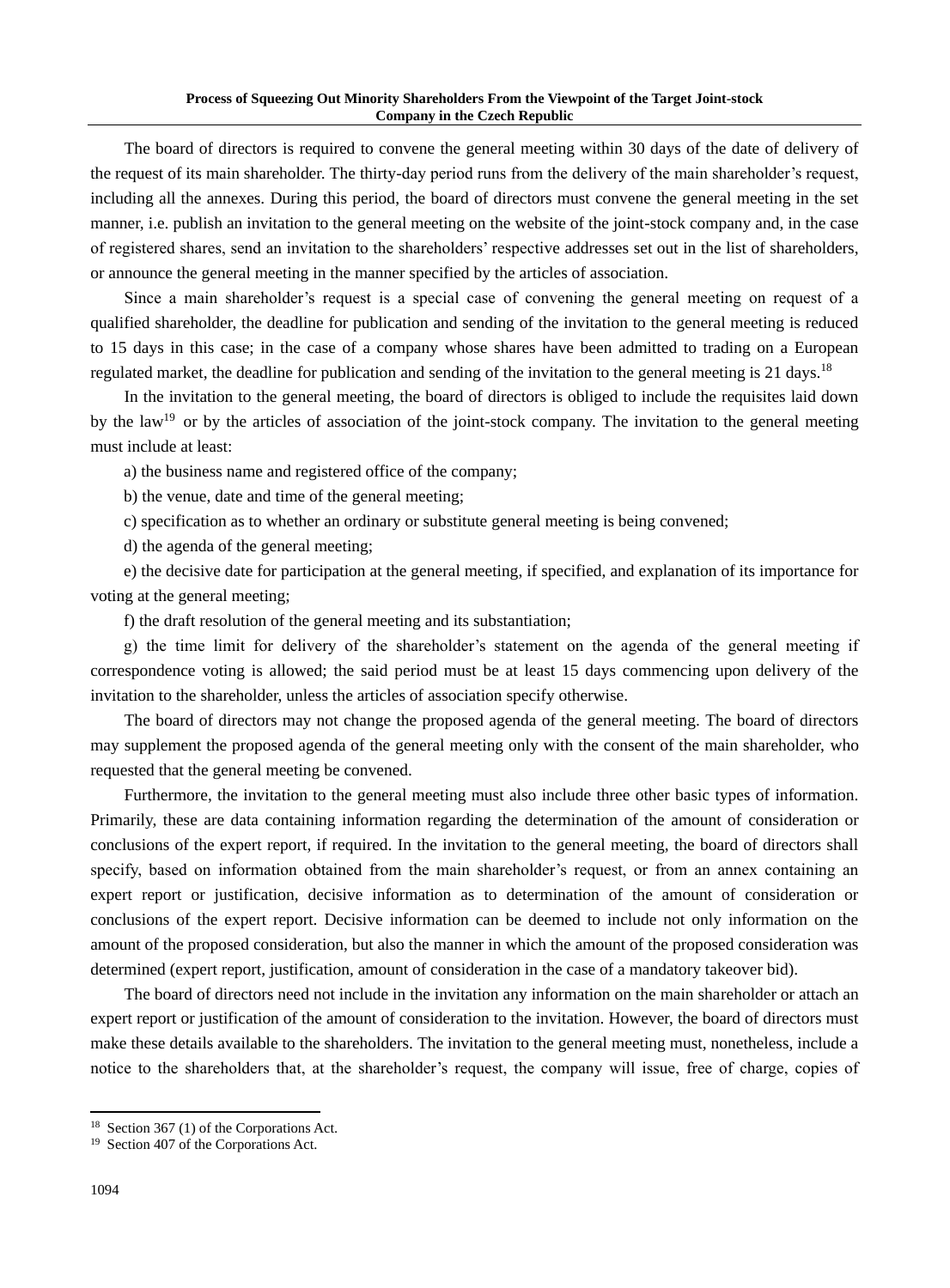documents containing information that the company is obliged to make available to the shareholders at its registered office. This includes information on the main shareholder's identity, an expert report or decision of the Czech National Bank, and justification of the amount of the consideration provided by the main shareholder if the shares in question have been admitted to trading on a European regulated market.

In the invitation, the board of directors (administrative board) has to invite pledgees to inform the company of the existence of any pledge of the shares issued by the company. The holders of pledged shares are obliged to notify the company of the pledge and the identity of the pledgee without undue delay after they become aware that the general meeting is being convened. This extends the requisites for an invitation to the general meeting which is to make a decision on squeeze-out. While a pledgee need not be the company's shareholder, in which case the invitation will not be delivered to the pledgee, the owner of the pledged participating security will receive the invitation.

The third piece of information that the board of directors is obliged to include in the invitation to the general meeting is the board of directors' statement on whether it considers the proposed amount of consideration reasonable. The law does not prescribe any procedure for the board of directors in determining whether the amount of the consideration proposed by the main shareholder is reasonable. It will be up to the board of directors to decide whether it will limit itself only to review of the underlying documents received from the main shareholder (expert report, justification of the amount of consideration) and compare them with its own information that it has available, or whether it will obtain an expert report on the basis of agreement with an expert selected by the board of directors. If the board of directors opts for preparation of an expert report based on agreement with an expert, the board has to make its own statement on the proposed amount of consideration. The expert report serves only as an underlying material for such a statement by the board of directors. If the board of directors has commissioned an expert report, it is not obliged to make the report available to the shareholders. The board of directors' statement on the reasonableness of the amount of consideration proposed by the main shareholder may be one of the decisive arguments for the shareholders as to how they should vote at the general meeting on the draft resolution and, as appropriate, whether they should request top-up of the consideration because the consideration was set at an unreasonably low amount.

Whenever a general meeting is convened at request of the main shareholder with a view to squeezing out minority shareholders, the general meeting will decide that the shares will pass to the main shareholder for a consideration in an amount determined by the general meeting. The invitation to the general meeting must include the draft resolution. The draft resolution of the general meeting may not determine the consideration at an amount lower than that indicated by the expert report, or in justification of the amount of the consideration in cases where the law does not require that an expert report be prepared. If the board of directors drafts the resolution, the board may propose in the resolution an amount higher than proposed by the main shareholder. Of course, the main shareholder may submit a counter proposal in this regard. If the resolution is drafted by the main shareholder, the board of directors will include the draft resolution in the invitation, together with its own statement on the reasonableness of the proposed amount of consideration.

#### **5. Disclosure of Information**

The board of directors is obliged to ensure that the joint-stock company makes certain information available at its registered office. This enables the shareholders to obtain more detailed information for deciding on how to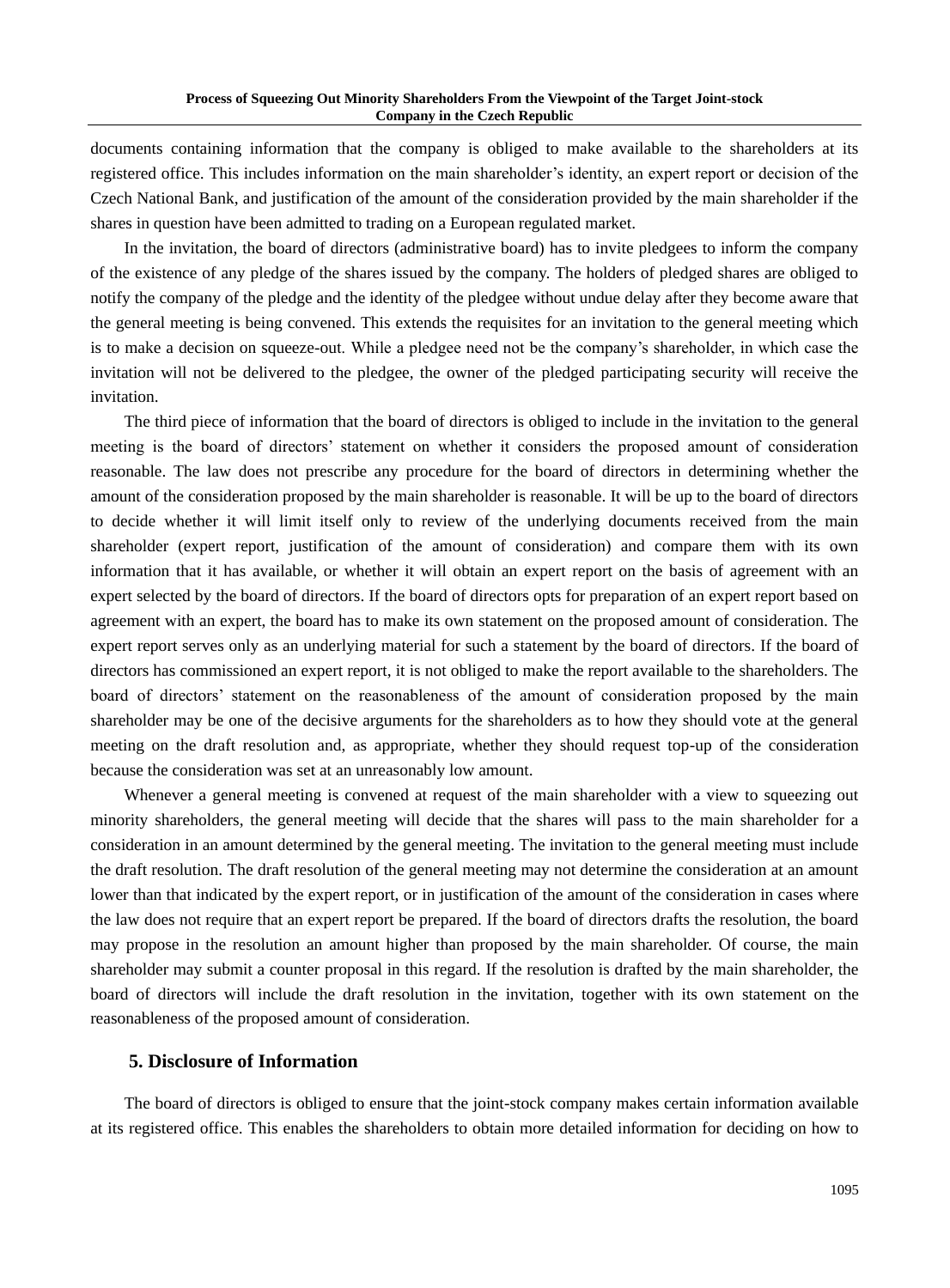act at the general meeting,<sup>20</sup> and in particular, whether to exercise the right to claim top-up of the compensation.

Shareholders have the right to inspect details on the main shareholder. The scope of details on the main shareholder is not defined by the law. This information comprises, as a minimum, the shareholder's name or business name, place of residence or registered office, and facts indicating that the shareholder meets the conditions allowing him/her to ask for convening the general meeting with a view to squeezing out minority shareholders. Further information on the main shareholder may also be provided if such information is available to the board of directors and its disclosure is not limited by the law (duty to maintain confidentiality, business secrets, etc.). In particular, in cases where a business grouping has existed for a long time, the target joint-stock company will usually have certain information available on the main shareholder.

The scope of further data disclosed differs depending on whether the main shareholder is obliged to submit an expert report or justification of the amount of the consideration.

If its shares are admitted to trading on a European regulated market, the joint-stock company is also obliged to make available the Czech National Bank's decision and justification of the amount of the consideration presented by the main shareholder. In addition to the duty to make information available at the registered office of the company, the company is also required to publish information on delivery of the main shareholder's request for convening the company's general meeting held with a view to squeezing out minority shareholders on the company's website.

In cases where the company shares have not been admitted to trading on a European regulated market, the company is obliged to make available the expert report delivered by the main shareholder.

The time as from which the joint-stock company is obliged to make the required information available is not expressly specified by the law. The company may disclose the information at its registered office as soon as it obtains it, i.e., once it receives the main shareholder's request for convening the general meeting. This will usually be purposeful only if the shareholders simultaneously become aware that the information is available. Information on disclosure of information will be available to shareholders holding shares admitted to trading on a European regulated market at the time of receipt of the main shareholder's request by the joint-stock company.

If the company shares are not admitted to trading on a European regulated market, the shareholders will generally become aware that the relevant information is available at the company's registered office only when they receive the invitation to the general meeting. Until then, it will usually serve no purpose that the information is made available at the company's general meeting.

The duty to make the information available terminates once the general meeting adopts the decision on squeeze-out.

# **6. General Meeting**

The board of directors of the target joint-stock company is required to arrange for the organization and course of the general meeting. Along with the usual tasks, such as arrangement of premises for holding the general meeting, organization services and nomination of individuals to the bodies of the general meeting, this will also include arrangement of the presence of a notary to draft a public deed (notarial deed) on the decisions taken by the general meeting. The board of directors must participate in the general meeting.

The consent of at least 90% of votes of all the shareholders is required for the adoption of the general

<sup>&</sup>lt;sup>20</sup> Resolution of the Supreme Court of the Czech Republic File No. 29 Cdo 2592/2010.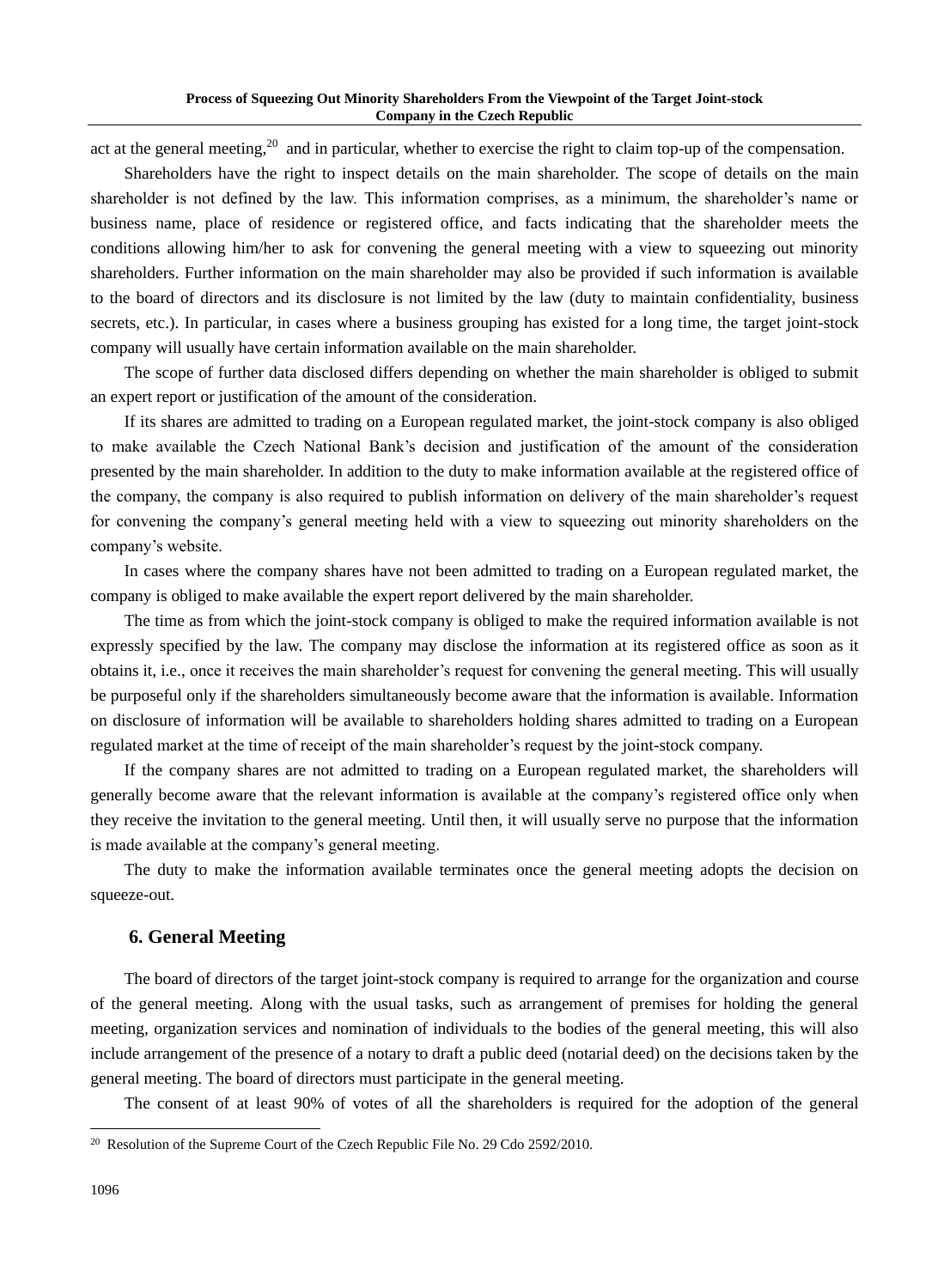meeting's decision on squeezing out minority shareholders, where the holders of non-voting shares and the main shareholder always have the right to vote. However, this rule does not apply to all joint-stock companies because, for example, the holders of preferred shares in a bank do not have the right to vote.<sup>21</sup>

In addition to the proposal for the passage of shares, the draft resolution of the general meeting shall also include identification of the main shareholder, the amount of the consideration and the deadline for payment of the consideration.

During the general meeting, the board of directors is responsible for providing explanations at the shareholders' request. It may also be asked to provide information on whether the main shareholder has handed over to the authorized person the necessary amount of money required for payment of the consideration. However, the board of directors is limited by the fact that the general meeting deals with a proposal of the main shareholder and underlying documents presented by the main shareholder. It cannot be fairly required of the board to explain the aspects of the main shareholder's proposal, or answer any questions regarding the underlying documents submitted by the main shareholder (expert report, justification of the amount of consideration). It can be assumed that a majority of requests for explanation will concern the board of directors' statement on whether it considers the proposed amount of consideration reasonable.

## **7. Obligations of the General Meeting**

The board of directors is obliged to lodge an application for entry of the general meeting's resolution concerning the squeeze-out in the Commercial Register without undue delay after the resolution is adopted. At the same time, the board of directors shall publish the resolution of the general meeting and the conclusions of the expert report, if required, in the manner specified by the Corporations Act and the company's articles of association for convening the general meeting, and deposit the relevant public deed (notarial deed) at the company's registered office for inspection; the fact that the deed has been deposited will also be mentioned in the published notice. In cases where the law does not require an expert report, the joint-stock company shall publish the justification of the amount of the consideration and the consent of the Czech National Bank, if required.

Publication of the entry of the resolution in the Commercial Register marks the time decisive for commencement of the relevant period of time. The ownership title to the share passes to the main shareholder upon expiry of one month of publication of the entry of the resolution in the Commercial Register. The ownership title passes automatically by operation of law upon expiry of the set period. No endorsement is required for the passage of shares in the form of share certificates, and any potential limitations on transferability laid down by the law or the company's articles of association will not apply either.

The joint-stock company will be required to perform certain acts to effect the change the shareholder.

With regard to book-entered shares, the company is obliged to give an instruction to the person authorized to keep the relevant records of securities to register the change of the owners of book-entered shares in asset accounts, without undue delay after the ownership title passes to the main shareholder. The change will be entered in the records on the basis of the general meeting's decision, or more specifically, the notarial deed on the decision of the general meeting, on the passage of shares and a proof of publication attesting to the expiry of one month of publication of the entry of the resolution in the Commercial Register. The change in the records of ownership title consists in the fact that the shares are transferred in the records from the asset accounts of the current owners to

<sup>&</sup>lt;sup>21</sup> Section 20 (2) of Act No. 21/1992 Coll., on banks.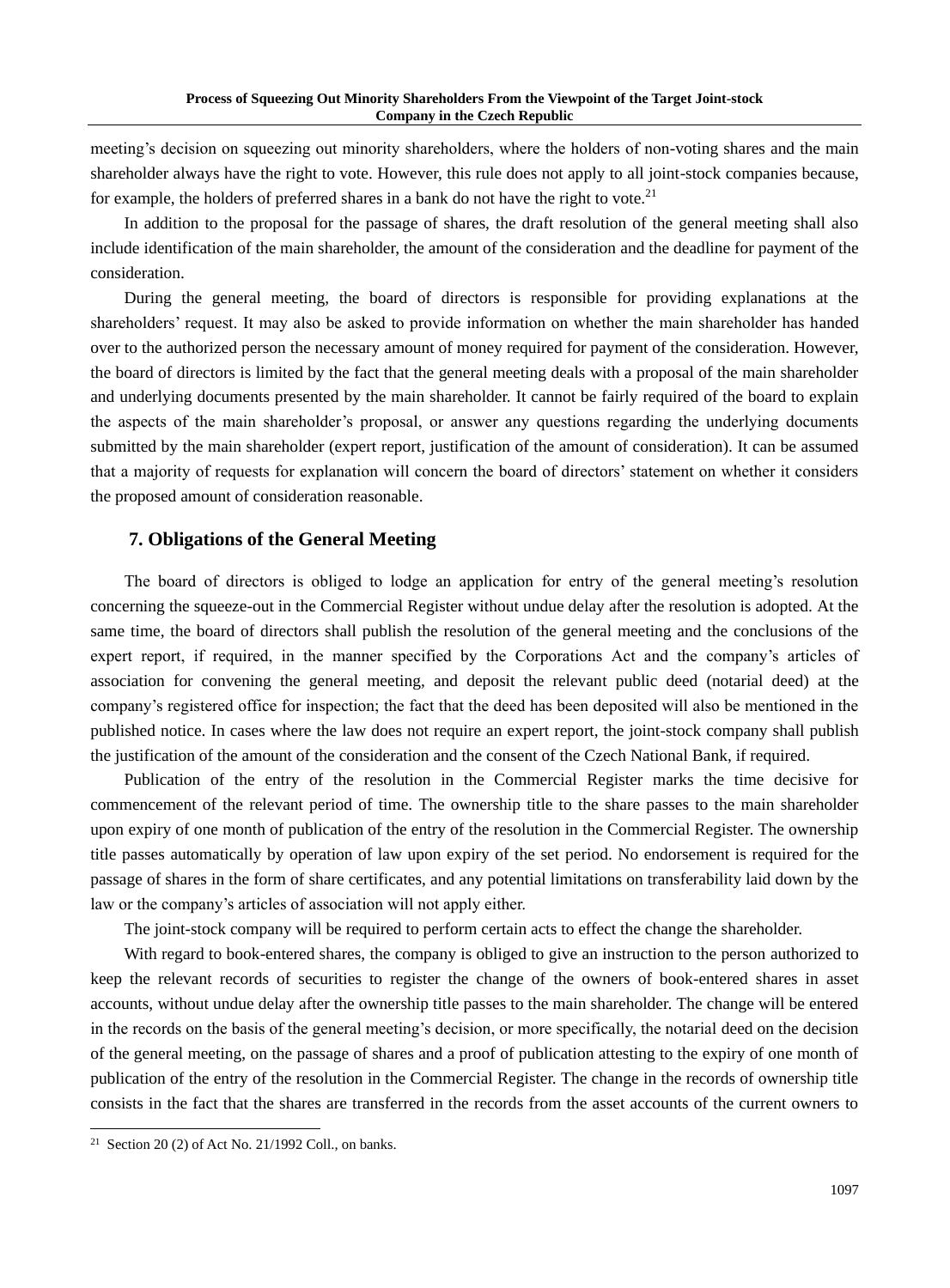the asset account of the main shareholder. If the main shareholder has several asset accounts, the shareholder must specify to the company which of the shareholder's asset accounts the shares are to be transferred to.

The Corporations Act does not contain any explicit provisions governing the change of the owner in the case of immobilized shares. In that case, it will be necessary to proceed by analogy with book-entered securities. The joint-stock company will instruct the immobilized security depositary to effect the change of the owner.

With regard to shares issued as share certificates, the Corporations Act requires the former shareholders to submit their shares in the joint-stock company within 30 days of the passage of the ownership title. The shareholder's duty to present the shares is reflected in the duty of the joint-stock company to take over the shares presented by the shareholder. In order to comply with this duty, the company must create preconditions for takeover of the submitted shares. This will include, in particular, specification of the place where the shares are to be submitted and of the persons authorized to take over the shares and keep records of their takeover. For practical reasons, information on the procedure in the submission and takeover of shares must be notified to the shareholders in a suitable manner, e.g., on the website of the joint-stock company.

Given that the company cannot realistically take the shares over without co-operation of the former owners, the law provides an incentive to the former shareholders to perform their duty by stating that the shareholders may not claim the consideration as long as they are in delay with submitting their shares. The former shareholders also become entitled to payment of the consideration and interest usual at the time of passage of the ownership title only upon the submission of the company shares, as from the date of passage of the ownership title to the shares to the main shareholder. The right to interest does not arise as long as the entitled person is in delay with the submission of the shares.

The former owners of the shares are required to submit these shares to the company within 30 days of the passage of the ownership title.

After expiry of the set deadline, the company becomes obliged to set an additional deadline for the submission of the shares, which may not be less than 14 days. The law does not lay down any procedure for notifying this additional deadline; if such rules are not laid down by the articles of association or a resolution of the general meeting, the procedure will depend on a decision of the company's board of directors. This could include a notice addressed to the former shareholders who have not yet submitted their shares, or the procedure set out for convening the general meeting. A procedure should be chosen that will make it possible to effectively inform the former shareholders of the additional possibility to perform the duty and will not burden the joint-stock company with unnecessary and non-purposeful costs.

If a former shareholder fails to submit his/her shares to the company even within the additional deadline, the board of directors is obliged to declare the shares void and notify the shareholder of this fact by a written notice sent to the address of the place of residence or registered office specified in the list of shareholders. The company will issue new shares of the same form, kind and nominal value to the main shareholder without undue delay. If a no-par value share has been declared void, the joint-stock company will issue a share without a nominal value.

The law does not explicitly specify when the former shareholder becomes entitled to payment of the consideration in case the shareholder has failed to submit the shares to the joint-stock company and the latter declared them void after expiry of the relevant deadlines. It can be inferred based on earlier case  $law<sup>22</sup>$  that the former shareholder becomes entitled to payment of the consideration at the time when he/she was deprived of the

<sup>&</sup>lt;sup>22</sup> Resolution of the Supreme Court of the Czech Republic File No. 29 Cdo 2321/2011.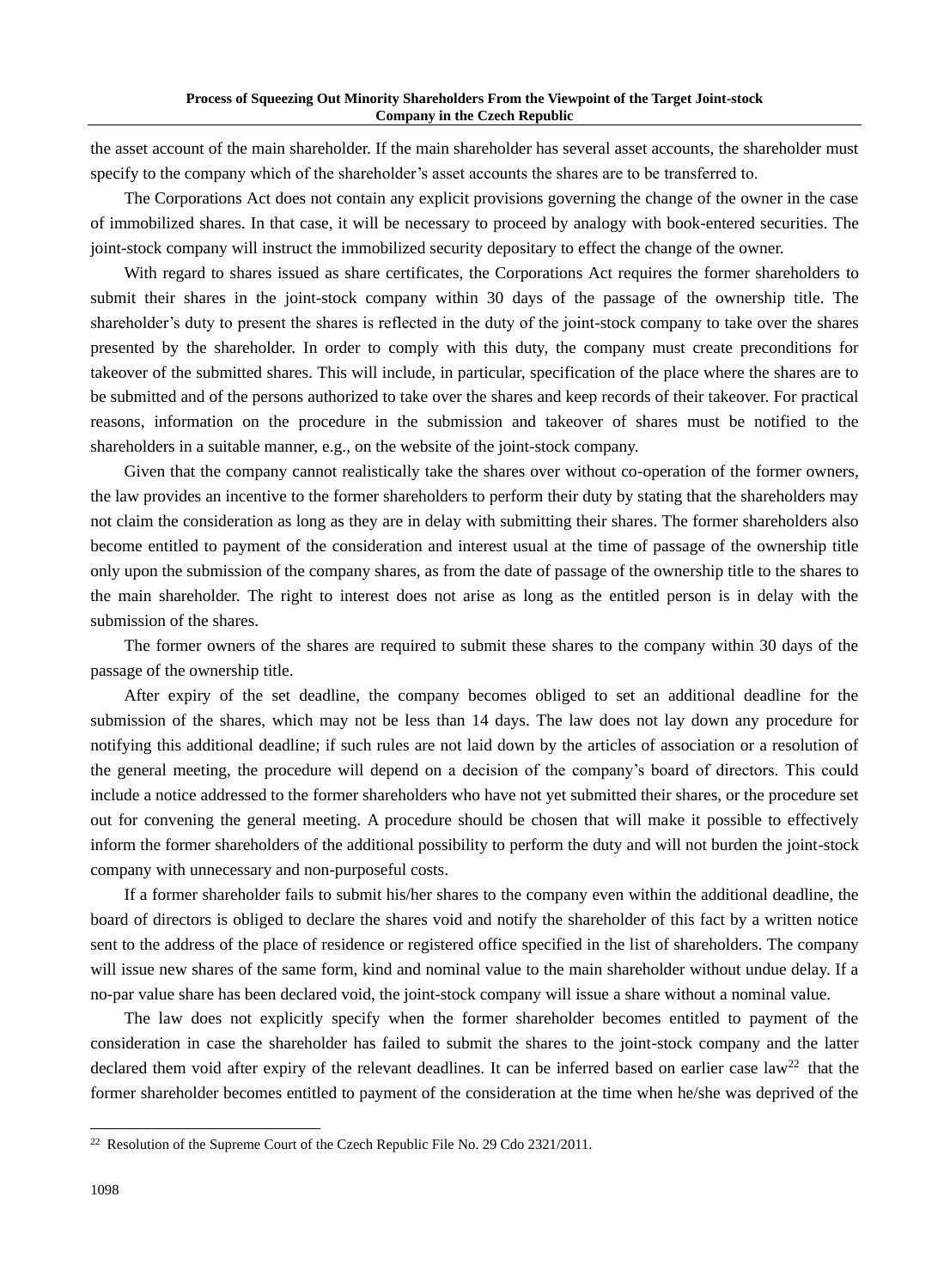possession of the shares, i.e., when the shares were declared void by the company's board of directors.

The company shall hand the shares submitted by the former shareholders over to the main shareholder without undue delay. The company does not become the owner of such shares, but is rather only supposed to keep the shares in its possession and subsequently hand them over to the main shareholder. The company is required to mark the new owner on any shares in the form of order securities. It must also mark the change of the shareholders without undue delay in the list of shareholders, without the main shareholder being required to prove to the company the reasons for the change.

The company should also be aware which shares were pledged, based on a notice given by the shareholders or based on an invitation addressed to the pledgees. Such a pledge terminates *ex lege* upon passage of the shares in the process of squeeze-out. If the pledgee has the pledged shares in his/her possession, the pledgee is required to submit the shares to the company. If these shares are not submitted, the company must proceed in the same way as in the case of shares not submitted by the former shareholder.

In the case of pledged book-entered shares, the company has to instruct the person who keeps records of book-entered securities to mark the change of the owner in the relevant asset account and delete the pledge, after the ownership title to the shares passes and the pledge thus terminates.

In the case of immobilized shares, it will be necessary to proceed by analogy as the law does not contain any explicit provisions in this regard.

The person authorized to pay the consideration will provide the consideration to the person who formerly owned the share upon of passage of the ownership title unless it is proven that the share has been pledged. In such a case, the authorized person will provide the consideration to the pledgee unless the owner proves that the pledge terminated before the passage of the ownership title. The duty to provide the consideration to the entitled persons is borne by the authorized person. In view of the above-mentioned legal regulation, especially in relation to shares in the form of security certificates, the authorized person will need information on certain facts (e.g., submission of a share to the joint-stock company or declaration of a share void as a result of failure to submit it to the company) in order to pay the consideration. This information is only available to the joint-stock company and it will be the duty of the main shareholder to reach agreement on the conditions under which this information will be provided.

As of the date of passage of the ownership title to the shares, i.e. upon expiry of one month of publication of the entry of the general meeting's resolution] in the Commercial Register, the shares are removed from trading on the Czech regulated market. The law requires that the joint-stock company inform the organizer of the regulated market, without delay, of the general meeting's decision on squeeze-out [and] of the date of passage of the ownership title to the main shareholder, and thus removal of the shares from trading.

The company has no duties related to payment of the consideration by the authorized person. Certain duties of the company might be established by agreement with the main shareholder, as stated above.

In connection with the former shareholders' right to claim top-up of the consideration from the main shareholder, if the consideration provided is not reasonable with regard to the value of the shares as of the date of passage of the ownership title to the main shareholder, the main shareholder has to announce the date of exercise of the right to top-up by the squeezed-out shareholder without undue delay. According to the law, this should happen in the manner specified by the law and the articles of association for convening the general meeting. The main shareholder will not be able to make such an announcement without collaboration from the company, especially because a notice has to be published on the company's website. To this end, the main shareholder and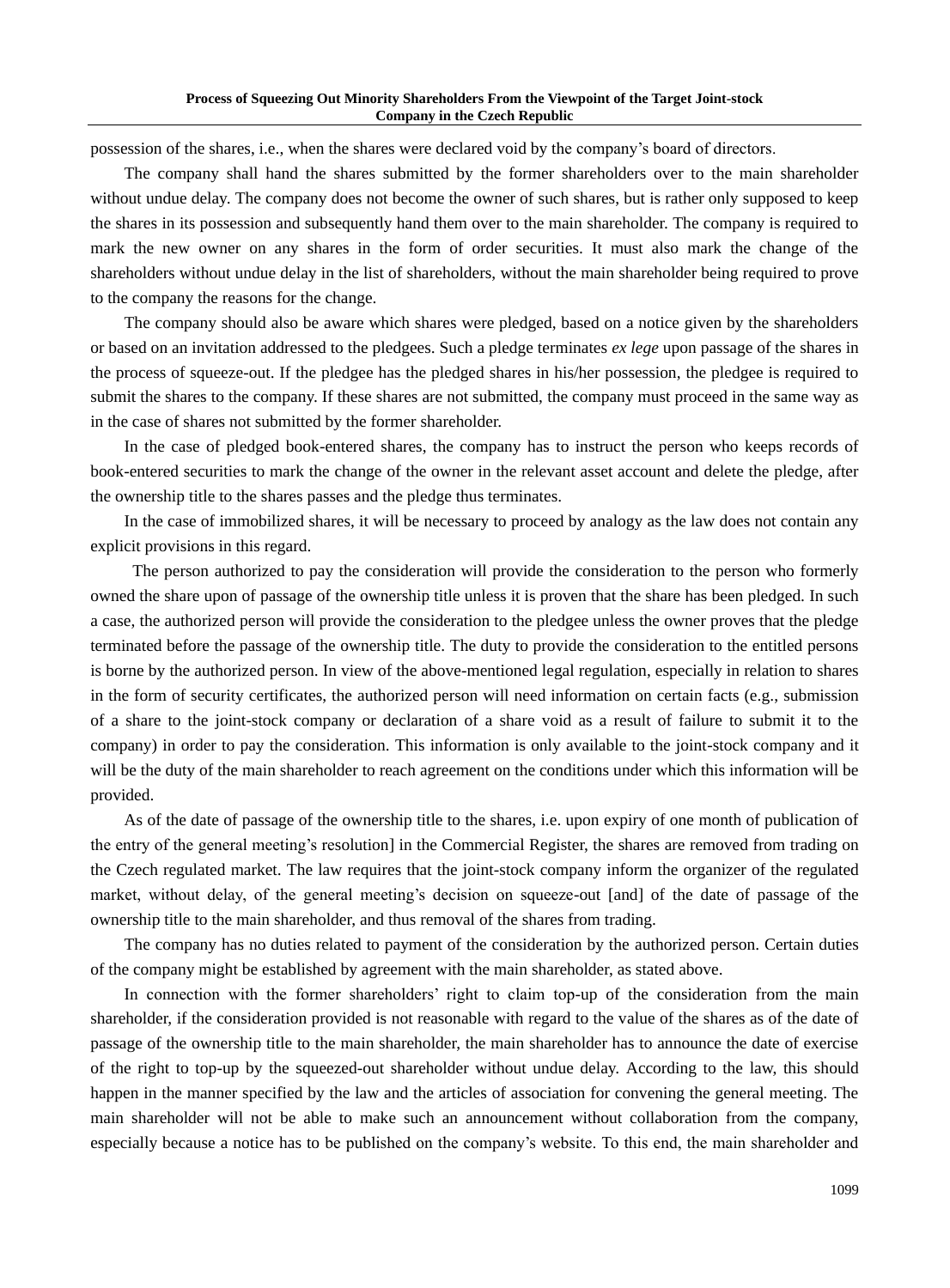the company will have to make an agreement establishing conditions for the performance of the main shareholder's duty. This will thus be a contractual obligation of the target joint-stock company.

If, in a dispute where the former shareholders claim top-up from the main shareholder, the court indeed grants the right to a different amount of the consideration, such a decision will also be binding for the main shareholder, as regards the merits of the right granted by the court, towards other shareholders. By the deadline set by the court, the main shareholder shall pay the top-up intended for all the shareholders into court escrow and, at the same time, deposit in court escrow the amount of interest from the date of passage of the ownership title to the shares, the amount of default interest and the amount of the anticipated purposefully expended costs associated with the court escrow. Together with the decision on granting the right to top-up, the court shall also display on its official board an invitation to the shareholders to apply with the court for the top up.

At the same time, the joint-stock company is obliged to publish this court decision and invitation to apply for the top-up in the manner in which the general meeting that decided on forced passage of the shares was convened. It can be expected that the main shareholder will provide the joint-stock company with the necessary collaboration especially by notifying the company of the court decision. The company might not be a party to the proceedings on the right to top-up and it might thus not be aware that the decision has been adopted.

If the main shareholder settles with the claimant(s) out of court, the main shareholder has to notify the other shareholders of the out-of-court settlement and invite them to also apply for the top-up at the relevant court. The notice and invitation shall be communicated to the shareholders in the manner in which the general meeting that decided on the forced transfer of the shares was convened. The joint-stock company will have to provide its collaboration in this procedure as well. Without undue delay after such an agreement is concluded, the main shareholder shall pay the top-up intended for all the owners of the same kind of shares into court escrow and also deposit in court escrow the amount of interest from the date of passage of the ownership title to the shares, the amount of default interest and the amount of the anticipated purposefully expended costs associated with the court escrow. The amount of the top-up vis-à-vis the other holders of the same kind of shares may not be lower than the agreed amount of the top-up.

The target joint-stock company will be the one to be sued in potential litigation concerning invalidity of general meeting's resolution. Such disputes may be initiated by the former shareholders on various grounds. The shareholders may contest the reason for and manner of convening the general meeting, the course of the general meeting, the underlying documents for the general meeting's decision, etc. The former shareholders' right to apply in the court for declaring the resolution of the general meeting on squeeze-out void is also not prevented by the fact that the ownership title to their shares has already passed at the time when such an application is filed. Nonetheless, the fact that the consideration is supposedly not reasonable is not a reason for declaring the general meeting's resolution on passage of the shares to the main shareholder void. It can be concluded based on case  $\text{law}^{23}$  that the resolution of the general meeting cannot be declared void, either, on grounds that the expert report submitted by the main shareholder was based on inappropriate valuation approaches or did not use suitable valuation approaches correctly.

<sup>&</sup>lt;sup>23</sup> Resolution of the Supreme Court of the Czech Republic File No. 29 Cdo 3797/2008, or the Opinion of the Plenum of the Constitutional Court of the Czech Republic - st. 36/13, Collection of Laws No. 132/2013.